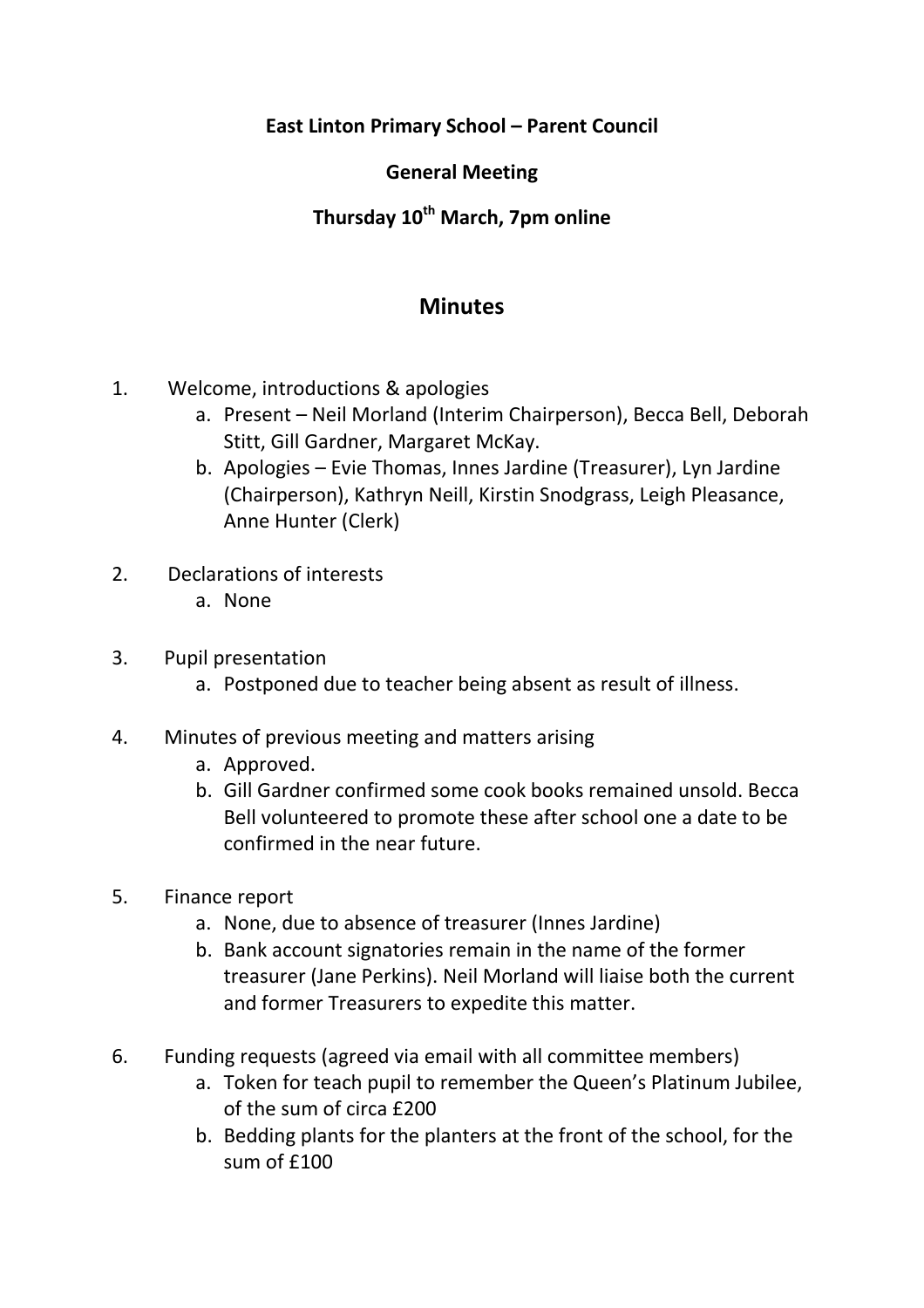- 7. Chairs update
	- a. Lyn Jardine is temporarily taking a leave of absence from the role of chairperson. Neil Morland will hold the post chairperson on an interim basis until June.

### 8. Head Teachers update

- a. Have been sharing in my weekly emails so everyone knows what is happening – some wonderful learning happening –
- b. We are just about to have another attainment meeting with council quality assurance colleague and hold tracking meetings with teachers to discuss each child individually
- c. We are currently continuing to work on UNCRC plan and Sustainability Plan
- d. Covid cases are spiking around the cluster we are still being extra careful and will do so going forward
- e. Staffing has been very challenging lately 4 members of the team off this week – I am so grateful to have people around me who have gone over and above to help
- f. Nursery staffing remains a real challenge interviewing next week for a new Early Years Practitioner and a Support Worker – again , the nursery team have gone over and above and we have been lucky to get some supply
- g. Gardening etc we discussed the need for some helping hands to get some tasks done
- h. App Margaret explained about the very positive response to possible use of an app for communication
- 9. Fundraising
	- a. Gill Gardiner agreed to compile a list of what things the school needs fund raising for. Gill Gardiner agreed to consult with East Lothian Council about whether or not it is permissible for the Parent Council to hold funding raising activities in East Linton Community Hall.
	- b. Becca Bell agree to compile a list of the types of fun raising activities that could be carried.
- 10. Replacement School
	- a. Neil Morland summitted a response on behalf of the Parent Council submitted.
	- b. Awaiting further information from East Lothian Council on next steps